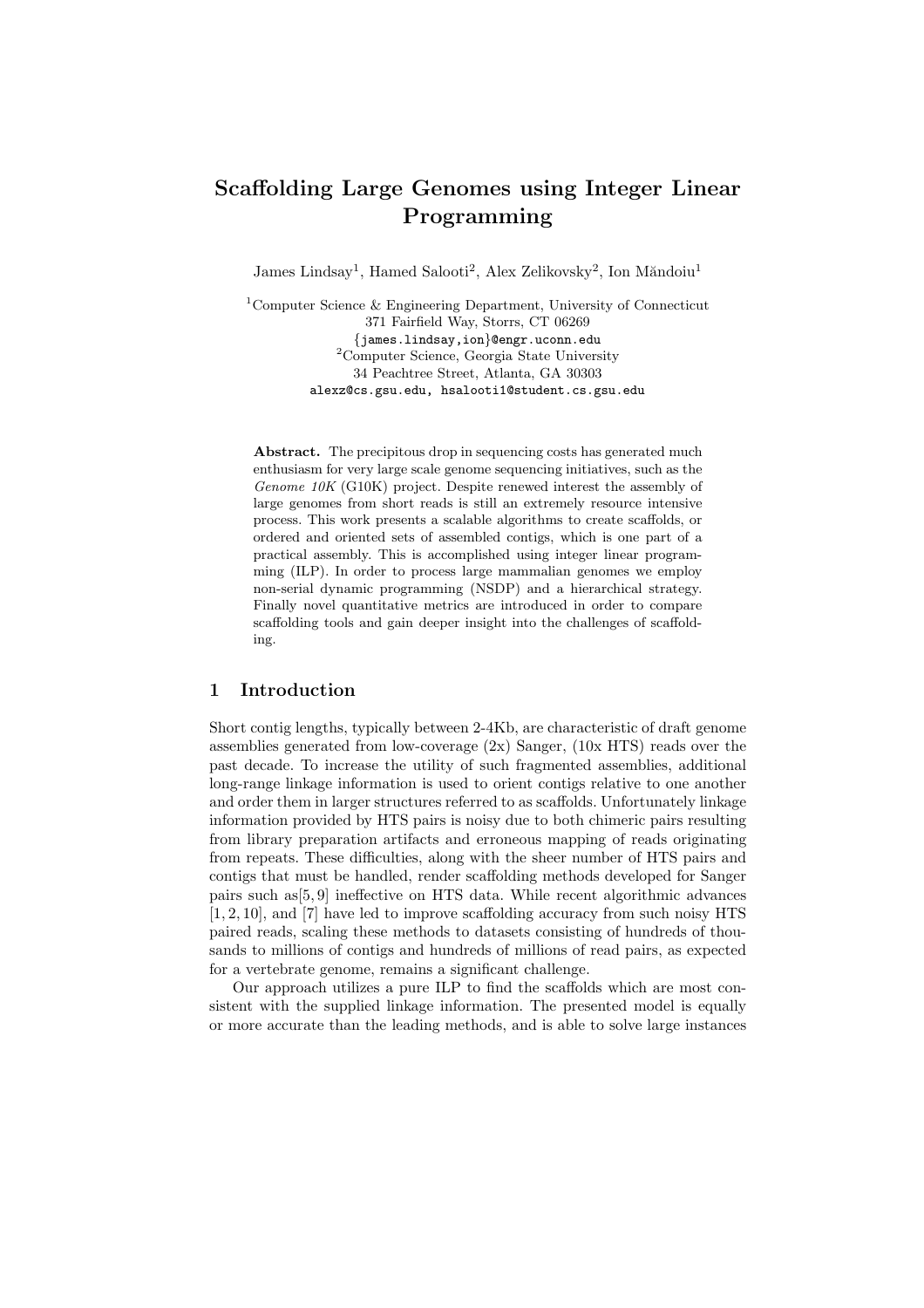where all others fail. This is achieved through the use of non-serial dynamic programming (NSDP) paradigm which divides the problem into smaller subproblems that are solved and combined into an optimal solution. When genomes are very large, and the contig quality is low a hierarchical approach is employed to achieve scalability. This approach utilizes the highest quality data first, and scaffolds found in earlier rounds serve as a filter for later rounds.

# 2 Scaffolding

Our approach breaks the scaffolding problem into two steps; first a compatible orientation and pairwise order is found using a robust Integer Linear Program (ILP), then a complete "golden path" or scaffold is computed using weighted bipartite matching.

#### 2.1 ILP Model

The scaffolding ILP model is best described using the scaffolding graph  $G =$  $(V, E)$ , where vertex represent contigs and edges are derived from linkage information provided by paired HTS reads. Paired sequencing libraries are constructed such that the order and orientation of the reads relative to their originating fragment is known. For this work we will use the mate-pair style of reads where the pairs come from the same strand and are in the same orientation. In a pair each read can map on the 5' or 3' strand of each contig, there are 4 possible orientations of two contigs  $i, j$  connected by a paired read. We define several boolean variable to assist in creating the model. First  $S_i = \{0, 1\}$  $\forall i \in N$  is used to indicate the orientation of each contig,  $S_i = 0$  indicates the contigs orientation does not change. Then  $S_{ij} = \{0,1\} \ \forall (i,j) \in E$  tells if the contigs have the same orientation  $(S_{ij} = 0)$  or  $(S_{ij} = 1)$  if one is flipped. Four state variables,  $A_{ij}, B_{ij}, C_{ij}, D_{ij} = \{0,1\} \ \forall (i,j) \in E$  represent the 4 possible order and orientations of adjacent contigs, they are mutually exclusive. Each state has an associated weight  $A_{ij}^w, B_{ij}^w, C_{ij}^w, D_{ij}^w$  which are the sum of the weight of corresponding pairs. The objective is to maximize the number of concordant edges.

$$
\text{Max} \sum_{(i,j) \in E} A_{ij}^w \cdot A_{ij} + B_{ij}^w \cdot B_{ij} + C_{ij}^w \cdot C_{ij} + D_{ij}^w \cdot D_{ij}
$$

The following constraints enforce the behavior of the orientation variables.

$$
S_{ij} \leq S_i + S_j \quad A_{ij} + D_{ij} \leq 1 - S_{ij}
$$
  
\n
$$
S_{ij} \geq S_j - S_i \quad B_{ij} + C_{ij} \leq S_{ij}
$$
  
\n
$$
S_{ij} \leq 2 - S_i - S_j
$$
  
\n
$$
S_{ij} \geq S_i - S_j
$$

An additional 8 constraints forbid two and three cycles in all instances where 3 contigs are connected. The solution to this ILP gives the orientation of every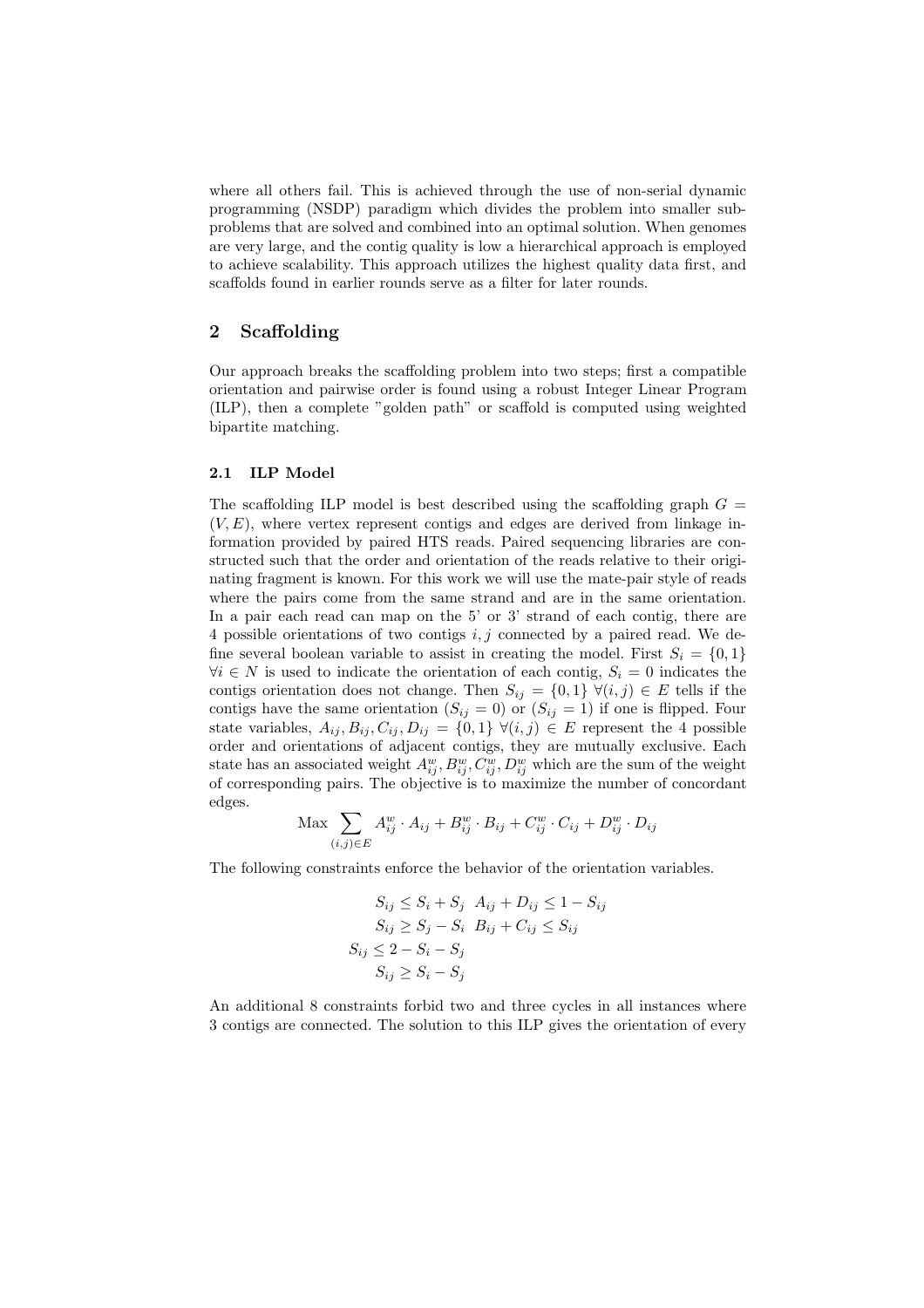contig, which induces a partial ordering of the scaffolding graph. We can construct a directed scaffold graph  $DG = (V, E)$  where the vertex set is the same as the previous graph and directed edges are induced by adjacent vertices with compatible orientations. This graph still does not indicate the linear path that is the scaffold.

# 2.2 Path Finding

A complete ordering of the directed scaffold graph will yield the desired scaffold. To do this we use maximum weighted bipartite matching. We define a bipartite graph  $B = (V^1 \cup V^2, E)$  where each vertex in  $V^1$  corresponds to the 5' end of a contig, and each vertex in  $V^2$  to the 3' end of a contig. Edges are defined by directed scaffolding graph. The Hungarian algorithm can be used to solve this in  $O(V<sup>3</sup>)$ . The edges are weighted by the same weight as the chosen state indicator.

## 3 Scaling the Algorithm

It is impractical to solve a scaffold ILP for a large mammalian genome, the number of variables and constraints is simply too large. To overcome this hurdle and solve the problem optimally and we adopted the non-serial dynamic programming (NSDP) paradigm. This optimization technique exploits the sparsity of the scaffolding graph, which should be a bounded-width graph [3], to compute the solution in stages, each stage using the results of a previous one to efficiently solve the problem.

#### 3.1 NSDP

A key concept in NSDP is the notion of an interaction graph which models the relationship between variables and constraints. An interaction graph  $I = (V, E)$ contains a vertex for each variable and an edge is added between vertices if they appear in the same constraint or component of the objective function. NSDP is a process which eliminates variables in such a way that adjacent variables can be merged together [11]. We noted that our scaffolding graph is equivalent to the interaction graph.

The first step in applying NSDP is identifying the independent and weakly independent components of interaction graph. The completely independent components have no influence on other components, however a weakly independent component may share one or two nodes with another component. We use efficient algorithms to find the bi and tri connected components of our interaction graph. Then an elimination order must be found so that each component can be solved independently in such a way that the solutions can be merged to find the global solution. This order takes the shape of a tree, for bi-connected components the tree is found using DFS from an arbitrary node. The decomposition order from tri-connected components is given by the SPQR-tree [4] data structure.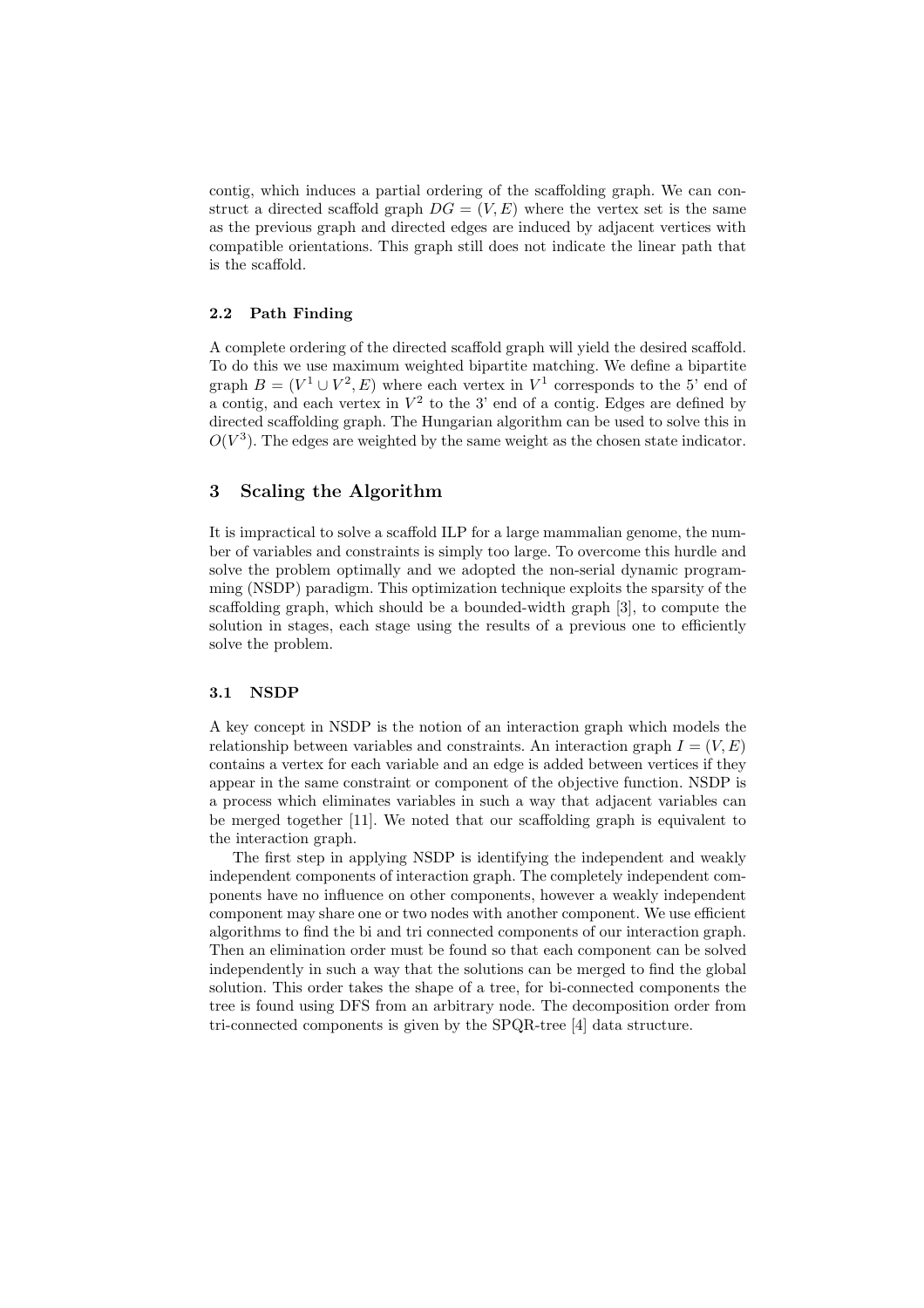The solution to each component of the interaction graph is found using a bottom up traversal. In general during the traversal the ILP for each component is solved 2 or 4 times. Once for each possible orientation of the common nodes. The objective value of each case is encoded in the objective of the components parent. After solving all components, top down DFS starting from the same root is performed to apply the chosen solution for each component.

#### 3.2 Hierarchical

It was observed that the number of paired edges that span contigs is a parameter, called  $p$  that has the biggest effect on accuracy and scalability of the scaffolding program. In our work we attempted to solve the scaffolding problem without setting this parameter explicitly but in complex genomes it was observed that occasionally the ILP would be too large even after the complete decomposition procedure. In order to address this, we developed a hierarchical strategy to solving the scaffolding problem. The problem is first solved with high confidence pairs by requiring  $p > 1$ , then p is gradually decreased. After each solution utilized pairs are removed from consideration, and any edge in the scaffolding graph that is not compatible with a previous stage scaffold is removed.

#### 4 Results

The input to a scaffolding program is simply a set of contigs (veritcies) and some number of paired reads (directed edges). A scaffolded genome can be though as a linear directed graph and the act of scaffolding is the attempt to predict directed edges between adjacent contigs. We treat scaffolding as a binary classification test where methods attempt to predict true adjacencies in the test dataset. However the traditional measure of a scaffold is the N50, or weighted median statistic such that 50% of the entire assembly is contained in scaffolds equal to or larger than this value. Unfortunately this measure does not reflect the accuracy of the scaffolds and rewards aggressive merging. Therefore we utilize the true positive N50 (TP-N50) which breaks scaffolds when an adjacency was falsely predicted.

#### 4.1 Experimental Setup

The test datasets were derived from a simulated denovo draft assembly of an individual human [6]. The set of Sanger style reads used to create this finished version of the draft genome were sub sampled to about 4x base coverage. A total of 11200000 reads were placed into the Celera 6.1 [8] assembler and assembled using the recommended parameters for large mammalian genomes. The assembler generated 422837 contigs with an N50 of 7704bp. These contigs were then mapped against the finished version of the genome using a gapped alignment tool, only non-overlapping contigs with 95% identity were utilized. From this alignment a reference scaffold was created to serve as the test case. Smaller test cases were generated by randomly choosing a percentage of scaffolds from each chromosome.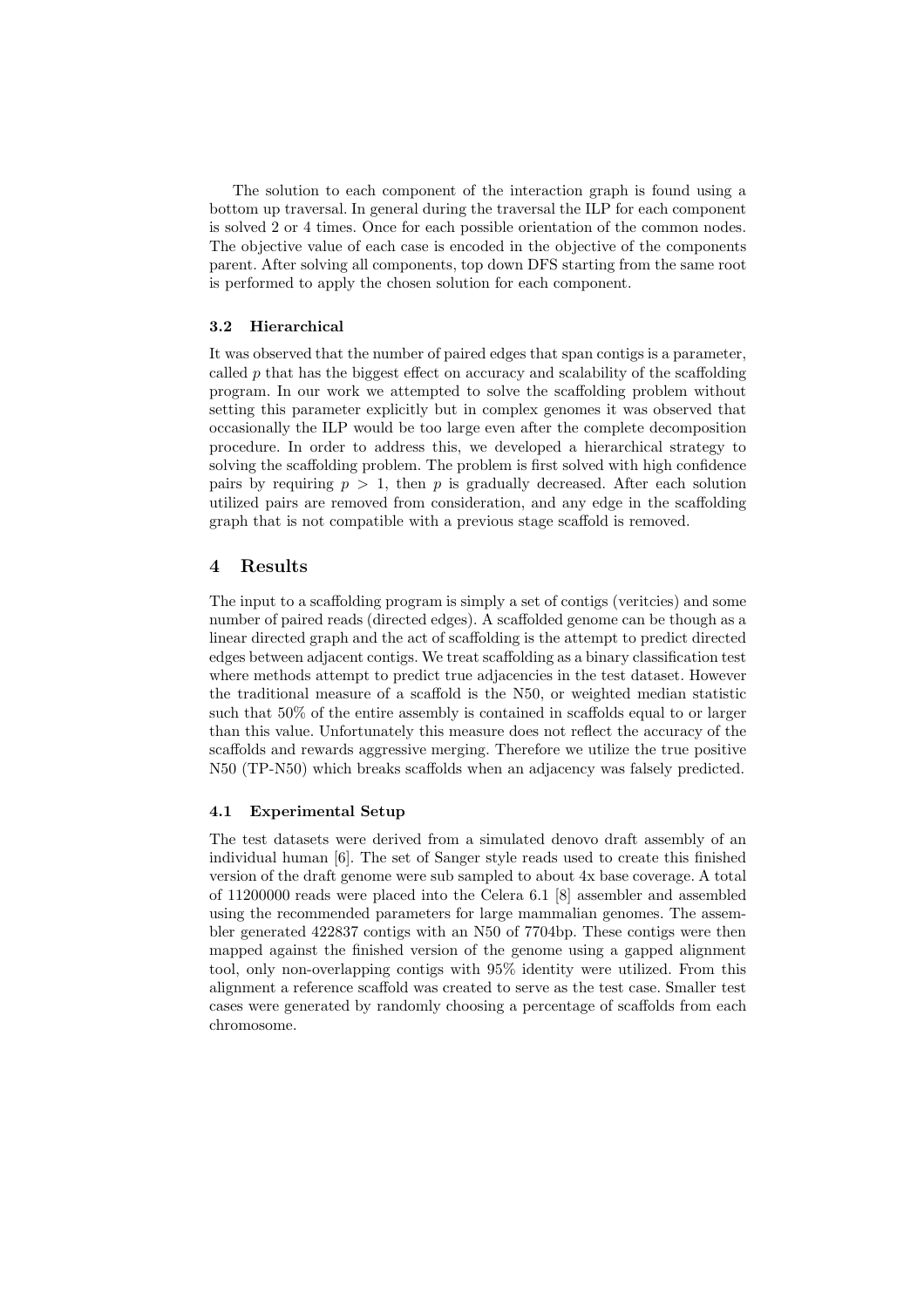Accuracy The primary metric we use to demonstrate our algorithm is accurate is the TP-N50. We see that in all test cases our algorithm makes longer correct scaffolds than existing tools. In addition to this number we provide the two standard measures of accuracy in a binary classification test, sensitivity and positive predictive value. Using these measures we see that we are basically equivalent to OPERA.

Scalability The obvious measure of the scalability of an algorithm is runtime. We compared the runtime of all three tools on different size test cases. The objective of this test was to discover on which test case each method failed to produce a result given 120 hours. We chose 120 hours, or 5 days as our threshold because we believe it is sufficient amount of time for each tool. Longer times would represent an unreasonable amount of time to wait for an scaffold given that the assembly took approximately 10 days.

## Acknowledgment

This work has been supported in part by awards IIS-0916948 and IIS-0916401 from NSF and Agriculture and Food Research Initiative Competitive Grant no. 201167016-30331 from the USDA National Institute of Food and Agriculture.